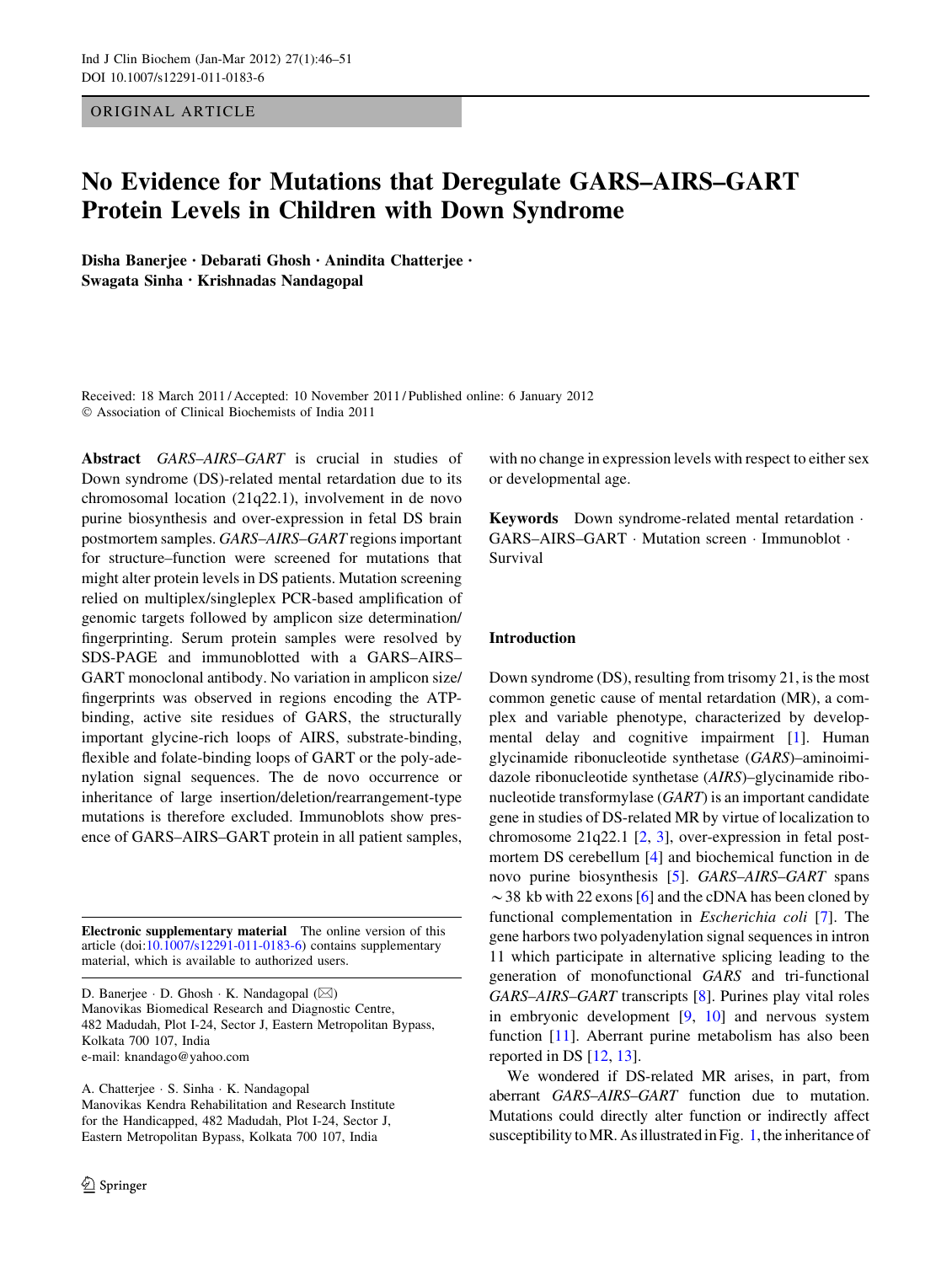<span id="page-1-0"></span>

Fig. 1 Possible dosage effect of a mutation being present in single or multiple copies on a trisomic chromosome. The solid black rectangle represents mutation. Combination of mutations (represented by solid black rectangle, triangle and oval) in different regions of GARS– AIRS–GART may disrupt epistatic interactions

single/multiple copies of a mutation gives rise to a dosage effect; however, a combination of mutations in different regions of the GARS–AIRS–GART gene that encodes distinct enzymatic functions may disrupt epistatic interactions and account for the range of phenotypic severity of DS-related MR. Interestingly, the inheritance of  $1-4$  copies of mutations in the  $\alpha$ -globin chain disrupts interactions in the  $\alpha_2\beta_2$  complex of haemoglobin leading to the observed range of severity of  $\beta$ -thalassemia [\[14\]](#page-5-0). Accordingly, GARS–AIRS–GART regions previously identified as being crucial for alternative splicing [\[8](#page-5-0)], structure–function or regulation of gene expression [\[15\]](#page-5-0) were prioritized for screening of mutations that could potentially alter protein levels in DS patients. We used multiplex/ singleplex PCR-based target amplification followed by amplicon size determination and fingerprinting. This approach has been successful in the screening of mutations in the *dmd* [[16\]](#page-5-0), CFTR [\[17](#page-5-0)] and  $\alpha$ -globin genes [[14](#page-5-0)]. Patient serum protein samples were subjected to immunoblotting followed by enhanced chemiluminescence to assess change(s) in GARS–AIRS–GART protein levels.

#### Materials and Methods

#### Subject Ascertainment and Diagnostic Procedures

The sample included 76 DS patient families (51 trios, 25 duos) and 8 singletons recruited from the Out-patients Department of MRIH following clinical and psychological evaluation. All patients met diagnostic criteria as per the DSM-IV-TR [[18\]](#page-5-0). Detailed clinical history, developmental milestones and socioeconomic variables were recorded by means of a structured questionnaire. The sample comprised of 84 DS patients having mean age of 6.79  $\pm$  4.56 years. For DS cases below 5 years of age, the developmental delay was evaluated by functional assessment; in other children with DS, the degree of MR was assessed by means of Weschler's IQ testing procedure [\[19](#page-5-0)]. A sample of  $\sim$  5 ml peripheral blood was collected from each individual for genetic and biochemical analyses after securing written informed consent from the guardians and prior approval for the study from the Institutional Ethics Committee of Manovikas Kendra.

## Molecular Screen for Mutations

Genomic DNA was isolated from whole blood lymphocytes as described previously [[20\]](#page-5-0). All reactions were performed in the DNA engine Thermal Cycler (MJ Research PTC 0200). Primers were designed with Primer3 software [\(http://hpc.](http://hpc.ilri.cgiar.org/cgi-bin/primer3_www.cgi) [ilri.cgiar.org/cgi-bin/primer3\\_www.cgi](http://hpc.ilri.cgiar.org/cgi-bin/primer3_www.cgi)); forward primers for intron 11A and 11B were as reported previously [\[8](#page-5-0)]. Primer sequences and amplification conditions are detailed in Table [1](#page-2-0) and amplification procedures were standardized as described previously [[21,](#page-5-0) [22\]](#page-5-0). PCR products were resolved by poly-acrylamide gel (16%) electrophoresis [45 V constant voltage for  $\sim$  17 hours]. Size discrimination of bands and estimation of band intensity values was performed with Quantity One software (BioRad, CA). The average background intensity value (ABIV) for each gel, obtained from intensities recorded at 3 randomly selected regions of the gel without band, was subtracted from recorded intensity values to obtain specific band intensities. The signal saturates at 255 intensity units.

Size and sequence of the amplification products of exons 5, 6, 9 (encoding ATP-binding and Active site residues of GARS) were further confirmed by DNA sequence analysis of all 84 DS patient samples, in Applied Biosystems 3130 Genetic analyzer using Big Dye, v 3.1 chemistry and analysis was done using Sequencing Analysis Software, v 5.2 (Applied Biosystems) and Chromas v 2.33.

# Quantification of Serum GARS–AIRS–GART and GARS Protein Levels

Protein levels were estimated by immunoblot assay of serum protein samples from 71 DS cases [39 males and 32 females with mean age  $6.4 \pm 3.9$  years]. The serum was isolated by centrifugation  $(3,000 \text{ rpm}, 10 \text{ min at } 4^{\circ}\text{C})$  of plasma and the Bradford assay was used to estimate protein concentrations [[23\]](#page-5-0). Protein samples were dissolved in reducing Laemmli buffer containing [62.5 mM Tris–Cl (pH 6.8), 100 mM  $\beta$ -mercaptoethanol, 2% SDS, 0.1% bromophenol blue and 10% glycerol] [[23\]](#page-5-0) by boiling for 10 min. Equal amounts  $(10 \mu g)$  of protein were resolved by 10% SDS-PAGE at 20 mA constant current for 2 hours followed by wet transfer to nitrocellulose membrane (NC; Schleicher & Schuell, Keene, N.H.) at 110 volts (constant voltage) for  $2^{1/2}$  hours at 4°C. The blots were placed in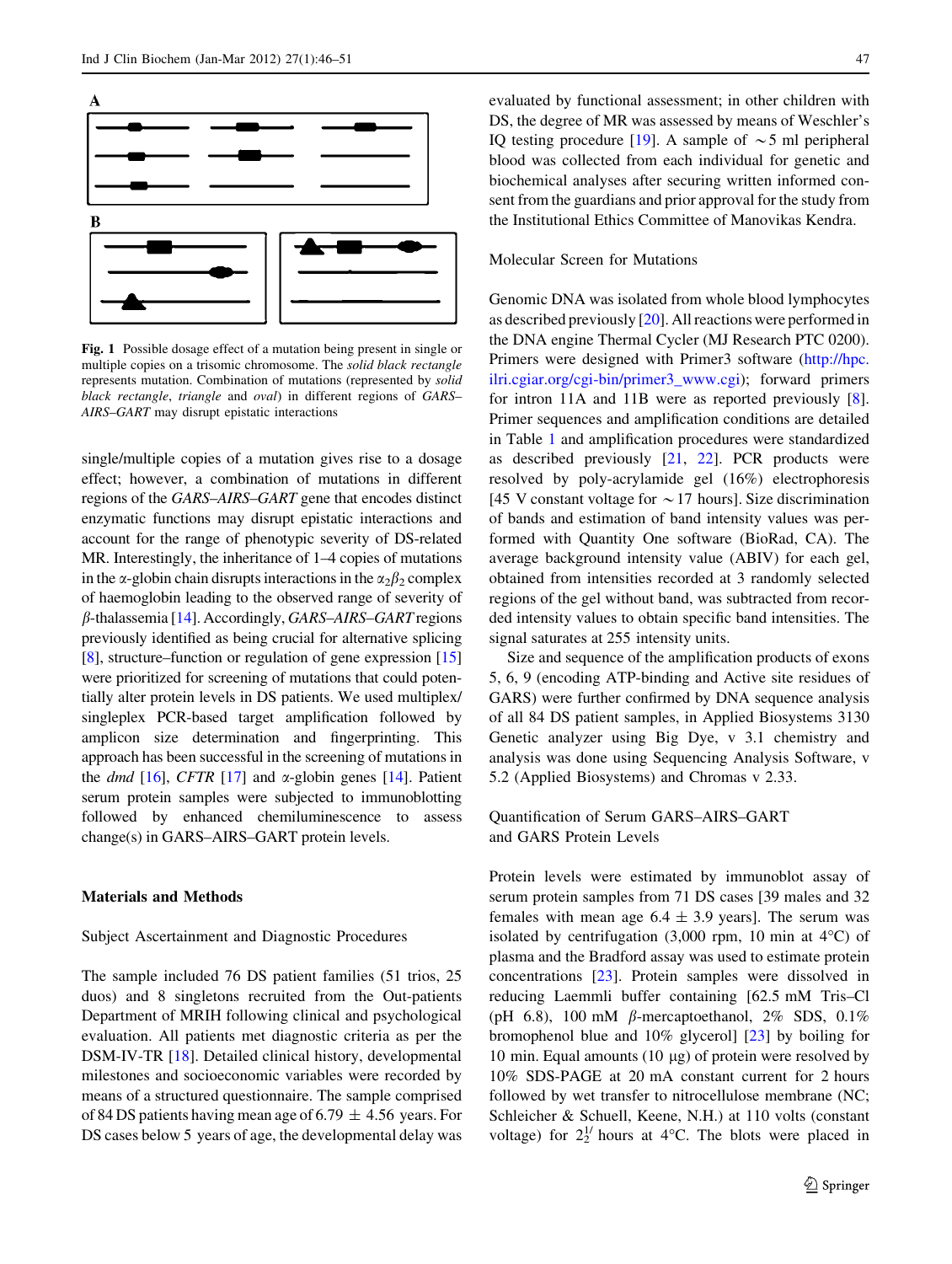<span id="page-2-0"></span>

|                                 |         |                                     | Annealing                  |          |    |                                 |
|---------------------------------|---------|-------------------------------------|----------------------------|----------|----|---------------------------------|
|                                 | Site    | Primer sequences                    | temperature and            |          |    |                                 |
| <b>SET</b><br>MULTIPLEX         |         |                                     |                            | duration |    |                                 |
|                                 | $Ex-5$  | F-5'-TGGTTTATTGGATGTTGACGA-3'       | $61.3$ °C                  | for      | 30 |                                 |
|                                 |         | R-5'-CAGAAGACCCAGCCTACCTG-3'        | secs                       |          |    |                                 |
|                                 | $Ex-6$  | F-5'-AATCAGGAGAAAGCCTTTGG-3'        |                            |          |    |                                 |
|                                 |         | R-5' CACTACAAAAGCCAAAAAGATGAA-3'    |                            |          |    | initial                         |
|                                 | $Ex-9$  | F-5' CATCATAGATTTTCTTTCTCTCTTTTT-3' |                            |          |    | denaturation                    |
|                                 |         | R-5'-GATATTTTTACCCACTTGGCACTC-3'    |                            |          |    | at 95 $\mathrm{^{\circ}C}$ (5   |
|                                 | $Ex-15$ | F-5'-TTCTTGTCTTATCCCACCAG-3'        |                            |          |    | $mins)$ , 30                    |
|                                 |         | R-5'-GCATTTCCAAGCAGGACAGT-3'        |                            |          |    | cycles of                       |
|                                 | Int-    | F-5' CTTCATGATAGCGTAAGTTTGG-3'      |                            |          |    | denaturation                    |
|                                 | 11A     | R-5'-AGGATTTCAGACTGGCCTTG-3'        |                            |          |    | at 95 $\mathrm{^{\circ}C}$ (45) |
| ᄇ<br>MULTIPLEX SET              | $Ex-13$ | F-5'-TCCTCTCCAACAGGCTGTAAA-3'       | $62^{\circ}$ C for 30 secs |          |    | secs),                          |
|                                 |         | R-5'-GGCCTTTATTCACAAAGGTGTC-3'      |                            |          |    | annealing,                      |
|                                 | $Ex-18$ | F-5'-GTTTGAAATGAAGGTTCCCC-3'        |                            |          |    | elongation                      |
|                                 |         | R-5'-GGAAGCCACATCTCACCTGT-3'        |                            |          |    | at 72°C (30                     |
|                                 | $Ex-19$ | F-5'-CTGTTTTTCTCCCTTCTCAG-3'        |                            |          |    | secs), final                    |
|                                 |         | R-5'-CACAGCAAAGATATTTTCCC-3'        |                            |          |    | elongation<br>at 72°C (10       |
|                                 | Int-    | F-5'-ACTGAAGATGAGAATACTGGTC-3'      |                            |          |    |                                 |
|                                 | 11B     | R-5'-TCAAAACACCCACATTTCCA-3'        |                            |          |    | mins)                           |
| <b>SET</b><br><b>SINGLEPLEX</b> | $Ex-12$ | F-5'-AATTTTTCCCTGACGTTTAGGTG-3'     | 62°C for 30 secs           |          |    |                                 |
|                                 |         | R-5'-GATCACTGACCTGATCTGGAA-3'       |                            |          |    |                                 |
|                                 | $Ex-20$ | F-5' TCATTGAAAAGGGTTGTGCTT-3'       | $61.4$ °C                  | for      | 30 |                                 |
|                                 |         | R-5'-ACAAAGGGGCCAGAAAGAAT-3'        | secs                       |          |    |                                 |
|                                 | Ex 21   | F-5'-GGATTTTTAAATTCTGACCACTATGC-3'  | 50 $\degree$ C for 30 secs |          |    |                                 |
|                                 |         | R-5'-GACATACTCACAGCTACAAA-3'        |                            |          |    |                                 |
|                                 | $Ex-22$ | F-5'-CTTTTGCTTACTTTTCCAG-3'         | $52.3^{\circ}$ C           | for      | 30 |                                 |
|                                 |         | R-5'-TTGTTTTTAGTGAGTCTC-3'          | secs                       |          |    |                                 |

buffer containing 5% non-fat milk in 0.1 M PBS (pH 7.4) and  $0.2\%$  Tween-20, overnight at  $4^{\circ}$ C. Blots were incubated with 1:2000 dilution of GARS–AIRS–GART monoclonal antibody [Abnova (Taiwan) Corp.] for 2 hours at room temperature (RT) followed by extensive washing with buffer [0.1 M PBS, 0.2% Tween 20; 6 min  $\times$  5]. Subsequently blots were incubated with 1:5000 dilution of Horse Radish Peroxidase-conjugated secondary goat-antimouse antibody (IgG) [Bangalore Genei, India] for 2 hours at RT. Washing was repeated as before and the antigen was detected using the enhanced chemiluminescence (ECL, Amersham) reagent. Control immunoblot with anti-cyclophilin monoclonal antibody was prepared after stripping the previous blot with buffer [62.5 mM Tris–Cl (pH 6.8), 100 mM 2-mercaptoethanol and 2% SDS] and re-probing with 1:500 dilution of Cyclophilin monoclonal antibody. The films (XBT-5, Kodak) were subjected to densitometric scanning followed by ratiometric analysis of band intensities corresponding to the GARS–AIRS–GART and GARS proteins. Statistical tests (student  $t$  test and one way ANOVA) were performed using SigmaPlot 10 software (Cranes software International Limited, India).

## Results

or multiplex reactions. The exons coding for ATP-binding and active-site residues of GARS (exons 5, 6, 9) were coamplified with the exon 15 encoding for the 3rd glycinerich loop of AIRS [\[15](#page-5-0)] and a poly-A signal sequence within Intron 11 (Intron-11A) [[8\]](#page-5-0) in Multiplex Set-I reactions along with singleplex controls (Fig. [2a](#page-3-0)). Exons 13, 18, 19 that include the 2nd glycine rich loop of AIRS and the substrate binding loop of GART, respectively, [\[15](#page-5-0)] were co-amplified with the Poly-(A) signal sequence located within Intron 11B [\[8](#page-5-0)] in Multiplex Set-II reactions (Fig. [2b](#page-3-0)). The singleplex controls for both multiplex sets (Figs. [2](#page-3-0)a, b) confirm amplicon size and region-specific coamplification. Exons 12, 20, 21, 22 encoding 1st glycinerich loop of AIRS, flexible- and folate-binding loops of GART, respectively [\[15](#page-5-0)] were amplified in individual singleplex reactions (Fig. [2c](#page-3-0)). Neither singletons nor DS patient family samples revealed differences in amplicon size or fingerprints. The results exclude de novo occurrence and/or inheritance of large insertion/deletion/rearrangement-type of mutations. Estimation of band intensity values for both multiplex PCR amplicons and corresponding singleplex controls, as detailed in Supplementary Table 1, indicate that all PCR fragments were amplified without bias for target sequence complexity (Supplementary figures S1–S6). Amplicon fingerprint comparisons rule out allelic loss due to selective/non-selective amplification.

Furthermore, we confirmed size and sequences of exons 5, 6 and 9 by direct sequencing as described in methods.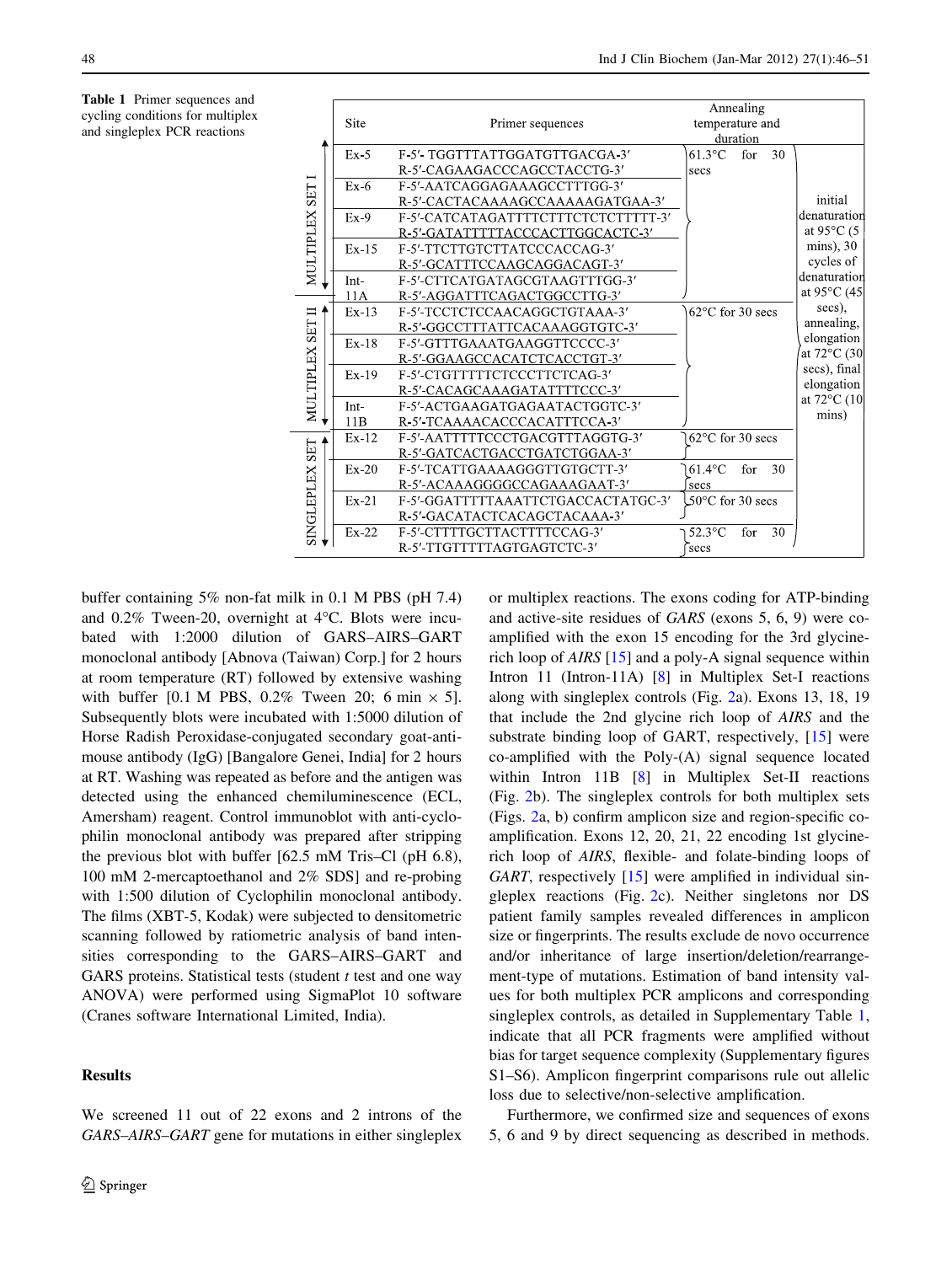

<span id="page-3-0"></span>

Fig. 2 a Multiplex Set-I with corresponding singleplex controls for amplicon size determination, amplicon fingerprint and amplification efficiency as described in ''[Methods'](#page-1-0)'. Lanes M1 and M2 represent migration of DNA molecular weight markers 20 bp DNA ladder and AX174DNA/HaeIII digest. b Multiplex Set-II with corresponding singleplex controls for amplicon size determination, amplicon fingerprint and amplification efficiency as described in ''[Methods](#page-1-0)''. Lanes M1 and M2 represent migration of DNA molecular weight markers  $\Phi$ X174DNA/HaeIII digest ladder and 20 bp DNA. c Singleplex target amplification under conditions as described in methods. Lanes M1 and M2 represent migration of DNA molecular weight markers 20 bp DNA ladder and  $\Phi$ X174DNA/HaeIII digest

Exon 5 encodes ATP-binding amino acid residues, exon 6 encodes ATP-binding residues and exon 9 encodes ATPbinding residues and active site residue 296P. The results exclude the occurence of small in/del and/or point mutations in these functionally important exonic regions. Representative chromatograms along with corresponding BLAST results are provided as supplementary data (Supplementary figures S7–S10).

Immunoblotting reveals the presence of both full-length GARS–AIRS–GART  $(\sim 110 \text{ kDa }$  band) and GARS ( $\sim$  55 kDa band) proteins [[4](#page-5-0)] that are derived from alternatively spliced transcripts  $[7, 8]$  $[7, 8]$  $[7, 8]$  $[7, 8]$  $[7, 8]$  (Fig [3a](#page-4-0)). Both proteins are detectable in all DS patient samples tested. Relative band intensity ratios (110 kDa:55 kDa) plotted as a function of patient sex and age (Fig. [4\)](#page-4-0), indicates that the mean ratio ranges from 1.10–1.30. The significant difference  $(p = 0.037)$  of relative band intensity ratios between male and female probands in the 8.5–10.5 years age group (Fig. [4\)](#page-4-0) is merely due to small and unequal sample size (Suppl. Table 2). The gene for human peptidyl-prolyl isomerase-A (cyclophilin) is located on chromosome 7 that is disomic in all DS individuals. Control immunoblots with anti-cyclophilin monoclonal antibody demonstrated similar band intensities in all lanes suggesting that an equal amount of total protein was loaded in each lane (Fig. [3](#page-4-0)b).

#### Discussion

Primary screening of GARS–AIRS–GART regions involved in alternate splicing, structure function or gene regulation does not reveal de novo occurrence or the inheritance of large insertion/deletion/rearrangement mutations or point mutations that could potentially impair function by changing protein levels in DS patients. Mutation detection depends on the effect of natural selection on the variant allele in a given population [\[24](#page-5-0)] and purifying selection may eliminate mutations that grossly alter GARS–AIRS–GART protein levels or function. It is possible that the small size of exons screened (size range 108–376 bp) may preclude mutation detection by the multiplex PCR method. This is unlikely since in Duchenne Muscular Dystrophy, 6 exons (size range 82–186 bp) of the *dystrophin* gene harbour deletions that could be detected using the same technique [[16\]](#page-5-0).

The evolutionary conservation of de novo purine bio-synthetic enzymes [\[25](#page-5-0)] and their compartmentalization into purinosomes [\[26](#page-5-0)] suggests that they are less prone to mutations. Biochemical assays have indicated a delicate interplay between de novo and salvage pathway of purine biosynthesis in the 2–4 cell stage [[9\]](#page-5-0). Mutant CHO cell lines isolable by media supplementation with hypoxanthine [\[4](#page-5-0)], harbor G/A transitions resulting in non-synonymous changes at amino acid positions 75 and 684 of GARS and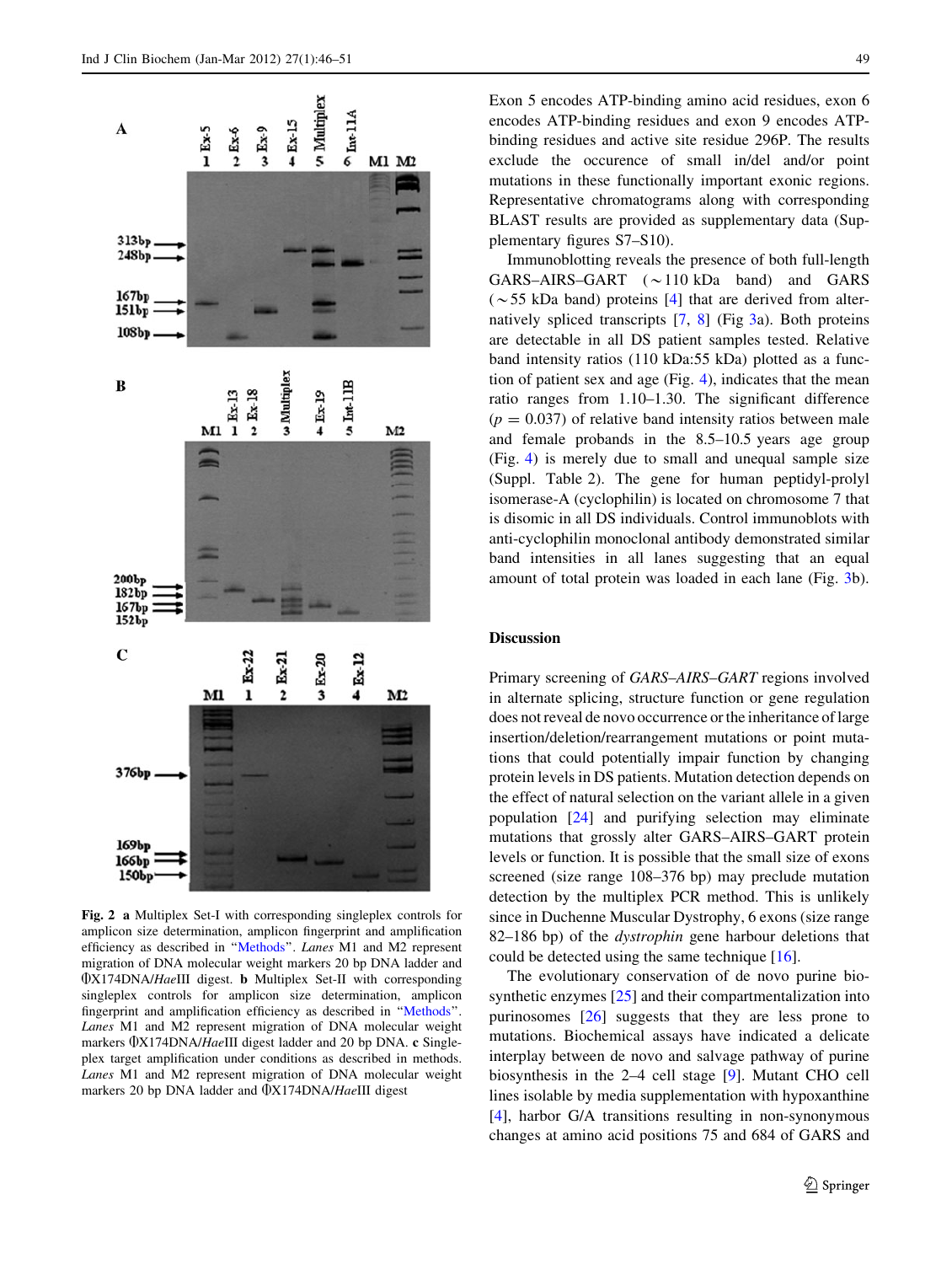<span id="page-4-0"></span>Fig. 3 a Western blot of GARS–AIRS–GART and GARS proteins detected in serum protein samples of male (M) and female (F) DS patients b Control immunoblot of cyclophilin protein



Fig. 4 Mean band intensity ratio of GARS–AIRS–GART to GARS protein as a function of age. The asterisk denotes significant difference ( $p = 0.037$ , C.I.95%) between male [[6\]](#page-5-0) and female [\[3](#page-5-0)] samples as revealed by student's  $t$  test

AIRS, respectively, with abolished enzyme activities but no change in protein stability [[27\]](#page-5-0). This raises the possibility that GARS–AIRS–GART may be critical for survival rather than DS-related MR.

Our study shows for the first time that there is no difference in GARS–AIRS–GART protein levels with respect to either sex or developmental age of children with DS. The immunoblot results (Fig. 3) indicate that the tri-functional GARS–AIRS–GART and mono-functional GARS proteins are both detectable in all samples examined. The GARS–AIRS–GART gene undergoes alternate splicing to generate two transcript isoforms [[8\]](#page-5-0). We have previously determined that the 3'-UTR of the shorter transcript forms an energetically stable secondary structure  $[\Delta G =$  $-103.7$  kcal/mol] [\[15](#page-5-0)] that may regulate translation of the 55 KDa GARS protein. The variable intensity of the 55 kDa band may arise from a post-transcriptional effect.

The de novo pathway is crucial in early human development [\[5](#page-5-0)], deregulation of which may cause embryonic lethality. Indeed, a large proportion of DS fetuses die before birth [1]. However, immunoblot analysis revealed two bands corresponding to tri-functional GARS–AIRS– GART and monofunctional GARS in the fetal postmortem DS cerebral cortex samples and control fetuses of



18–19 weeks gestational age [[28\]](#page-5-0) suggesting unaltered expression levels of these proteins in DS and controls [[28,](#page-5-0) [29](#page-5-0)]. Analysis of fetal post-mortem DS cerebellum samples reveals that GARS–AIRS–GART fusion protein expression decreases from the 21st week of gestation to 49 days post natal, whereas, the GARS protein is constitutively expressed [\[4](#page-5-0)]. Their study did not address the expression of GARS–AIRS–GART protein in other brain regions.

Microarray studies of heart tissue from trisomy-21 fetus with mean gestational age 16.8 weeks when compared to age-matched controls reveals a 3.02-fold over-expression of GARS–AIRS–GART [\[30](#page-5-0)]. In Ts65Dn mice that exhibit segmental trisomy for genes on human chromosome 21, only four tissues (cerebral cortex, heart, testis and liver) show the 1.5-fold overexpression rule with regard to gene expression [[31\]](#page-5-0). These observations may reflect tissue- and development stage-specific regulation of gene expression.

All genes on chromosome 21 (HSA 21) could be regarded as candidates with respect to the study of DSrelated MR, since MR is present to varying degree in all DS patients. The DS critical region (DSCR) contains an estimated  $\sim$  33 of  $\sim$  300 genes on chromosome 21 [[32,](#page-5-0) [33](#page-5-0)], of which only a subset may be involved in nervous system development. A high-resolution analysis of human segmental trisomies has indicated that more than one critical region on HSA21 is responsible for the DS-related MR phenotype [\[34](#page-5-0)]. Accordingly, aberrant function of additional genes on HSA21 may also contribute to DSrelated MR.

Acknowledgments Debarati Ghosh and Disha Banerjee are recipients of Senior Research Fellowships from CSIR grant 27(0131)/04/ EMR-II and DST grant SR/SO/HS-59/2003 awarded to Dr. Krishnadas Nandagopal.

#### References

- 1. Epstein CJ. Down syndrome (Trisomy21). In: Scriver CR, Beaudet AL, Valle D, Sly WS, Childs B, Kinzler KW, Vogelstein B, editors. Metabolic and molecular bases of inherited diseases. New York: Vol. 1, McGraw Hill Medical Publishing Division; 2001. p. 1223–1256.
- 2. Patterson D, Graw S, Jones C. Demonstration by somatic cell genetics, of coordination of genes for two enzymes of purine